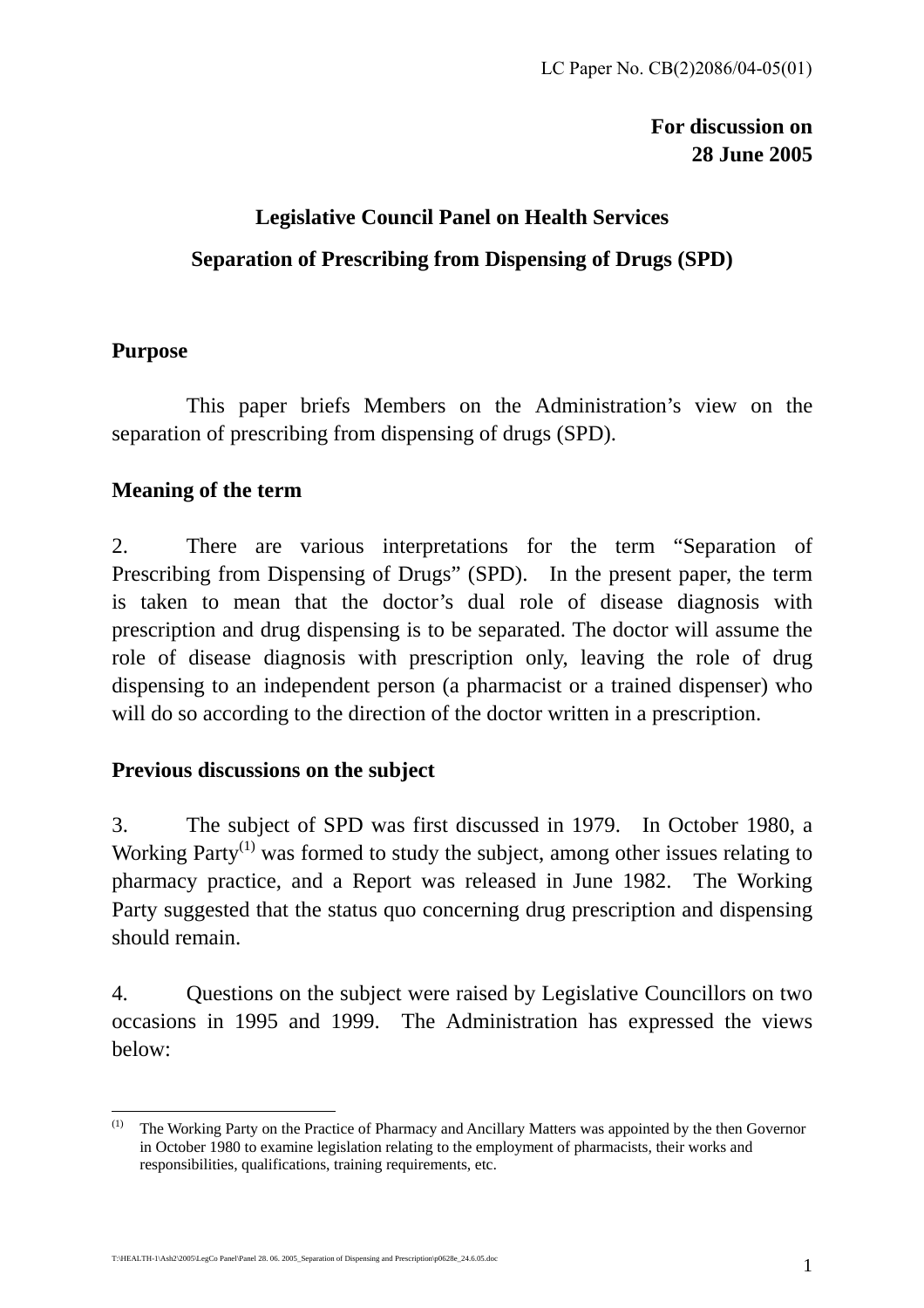- the existing practice in Hong Kong has worked well for many years;
- patients can, if they so wish, request the doctor to issue a prescription to be dispensed by a pharmacist;
- doctors in some countries like Singapore and Japan dispense medicines;
- SPD is practised in countries like UK and USA where there is a health insurance system for the reimbursement of drug costs;
- it is not known if any country has laws to prohibit doctors from dispensing drugs;
- SPD would require many more pharmacists than we currently have.

### **The Current Situation**

5. SPD has for many years been in practice in public hospitals and clinics, and in private hospitals. These together provide the bulk of the drug dispensing activity in Hong Kong. In the context of medical practitioners rendering services in private clinics, they can dispense drugs or make prescriptions for patients to obtain the drugs in community pharmacies.

6. It is noted that SPD, if to be implemented in medical consultation at private clinics, could encourage those medical practitioners to spend more time with patients on their diseases and illnesses. Pharmacists at pharmacies could provide better safeguard against dispensing errors, and could provide patients with more drug information and treatment advice, thereby improving drug treatment compliance and therapeutic outcome.

7. As in the case of other professions, the regime governing the medical profession is based on the self-regulatory principle. The Medical Registration Ordinance provides the legislative framework for the registration of medical practitioners in Hong Kong as well as the regulation of professional practice and conduct. The Medical Council is a statutory body set up under the Ordinance to regulate the profession.

8. Safe drug dispensing is of primary concern to the Medical Council of Hong Kong. Under the Professional Code and Conduct promulgated by the Medical Council of Hong Kong, it is mentioned that professional responsibilities to patients include, amongst others, use of drugs in the course of clinical practice of a registered medical practitioner. Disregard of professional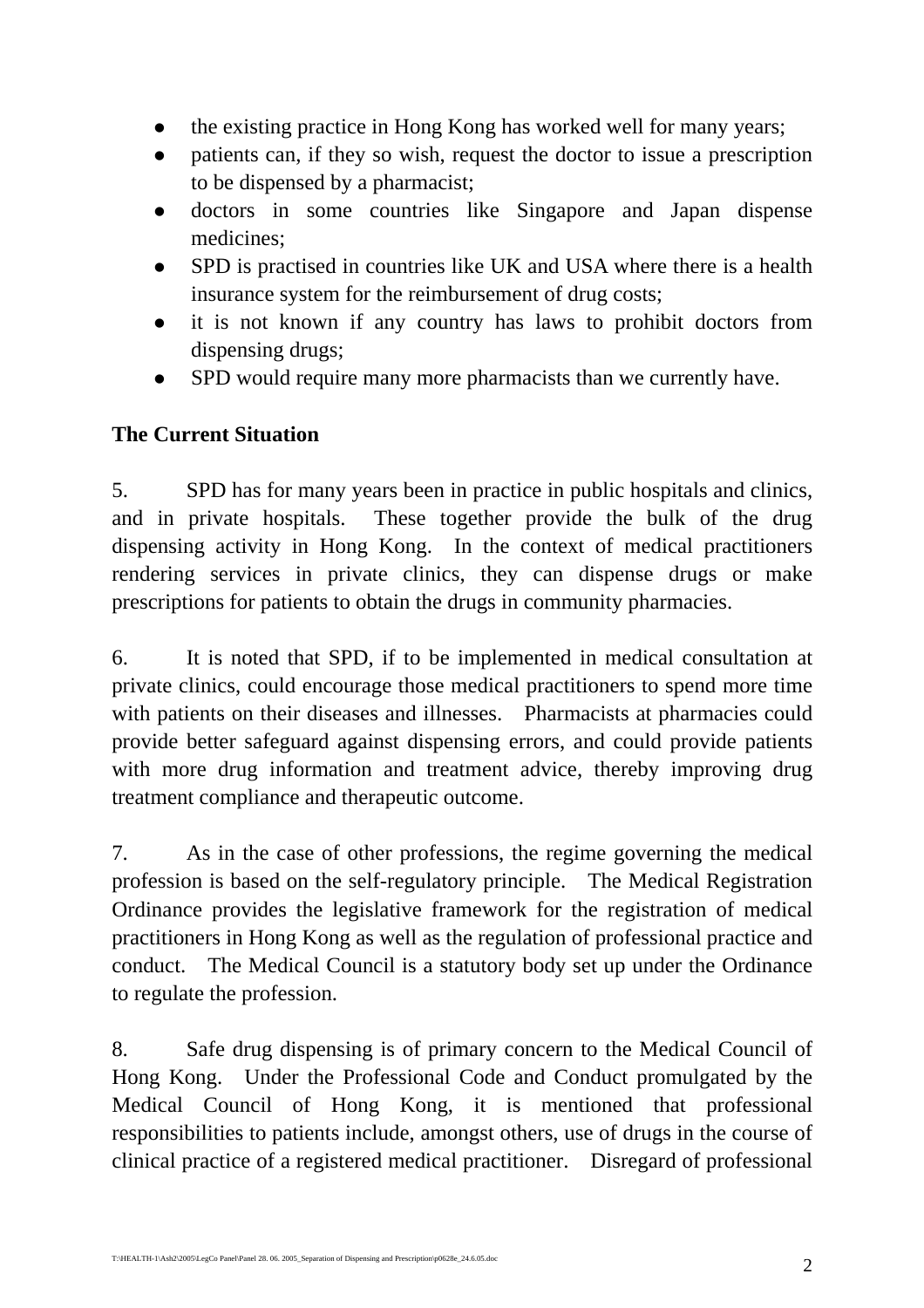responsibilities may be taken as professional misconduct. The Code also sets out, as noted by the Administration, that a medical practitioner who improperly delegates to a person his duties is liable to disciplinary proceedings, and the proper employment of persons trained to perform specialised functions is acceptable provided the medical practitioner concerned exercises effective personal supervision over the persons so employed and retains personal responsibility for the treatment of the patient.

9. In hospital pharmacies, a system is in place to minimize any risk of dispensing errors. A Report on Drug Administration Procedures Practices in Public Hospitals was compiled by the Hospital Authority (HA) in 2000. The Report provides guidelines for HA staff involved in drug prescribing, dispensing and administration to ensure patient safety, system efficiency and quality control in drug administration.

10. Pharmacies in the community are registered by the Pharmacy and Poisons Board as authorized sellers of poisons (ASP). There are various legislations related to the sale of drugs and that the Code of Practice for ASP sets out guidelines on matters including the dispensing of prescriptions. Sale of a prescription drug without prescription, sale of a cough medicine without pharmacist supervision, or sale of an unregistered pharmaceutical product are criminal offences liable to prosecution and disciplinary actions by the Pharmacy and Poisons Board.

### **Recent Development**

 $\overline{a}$ 

11. In response to recent community concern over a case of prescription of drug by a doctor in private practice, the Medical Council has set up a Working Group to review ways and means to ensure the safe dispensing of drugs in doctors' private clinics. The Working Group will report to the Council on its findings and recommendations in due course.

12. The Hong Kong Medical Association  $(HKMA)^2$  has also established a Task Force to review the dispensing practice in private doctors' clinics. A guideline is being finalized for distribution to doctors, and an advanced draft

T:\HEALTH-1\Ash2\2005\LegCo Panel\Panel 28. 06. 2005\_Separation of Dispensing and Prescription\p0628e\_24.6.05.doc 3

<sup>2</sup> The HKMA is the largest professional body for medical practitioners registered in Hong Kong. It has a membership of about 6 500.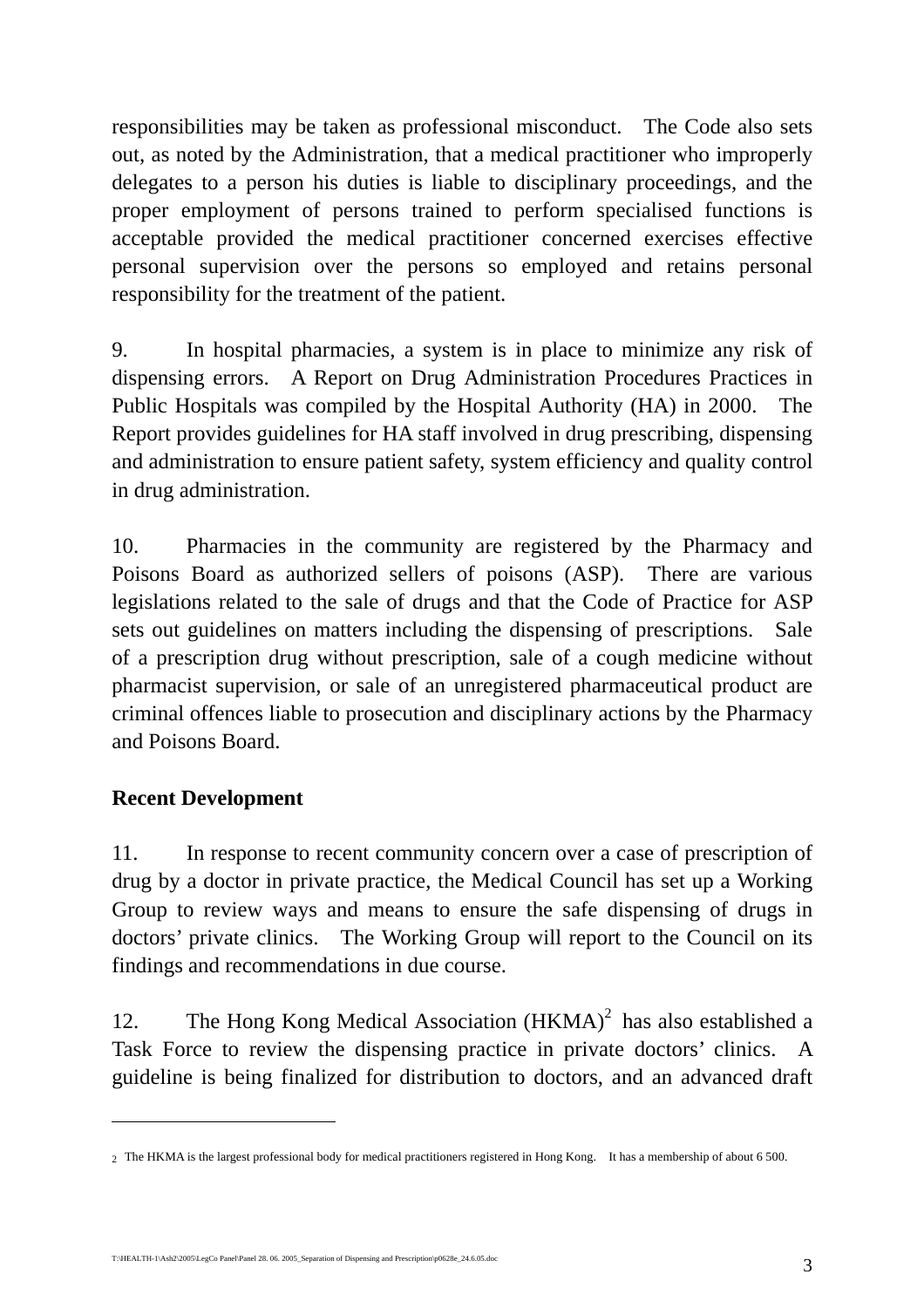has been circulated to members electronically. The guideline highlights the importance of putting in place an effective system of safe dispensing with checking and double-checking of all dispensed medicine, and for doctors to take charge of the system and supervise all clinic staff to adhere to it. A copy of the draft guideline (copy at **Annex**) has also been issued to the Medical Council for reference. HKMA is finalizing the guideline, with a view to formally issuing it to its members next month.

13. Separately, a number of courses are being organized to provide training to clinic assistants and other clinic staff who are involved in the dispensing process. These courses come in different modules to cater for the different needs of the clinic staff. The Hong Kong Institute of Vocational Education, College of Nursing, Hong Kong, and the Open University of Hong Kong are among some of the organizers.

### **The Administration's View**

14. Currently, patients already have the choice of asking the doctors at private clinics for a prescription to be filled by a pharmacist. As SPD could have far-reaching implications on the current role of doctors in solo-practice, manpower demand for pharmacists, medical spending of the public, etc, and could involve a major change of patient behaviour, the matter would require a thorough discussion by the concerned stakeholders and the community as a whole. A consensus should be reached by members of the community before any major change should be made. The Administration will continue to listen to views and engage parties concerned in the discussion.

**Health, Welfare and Food Bureau June 2005**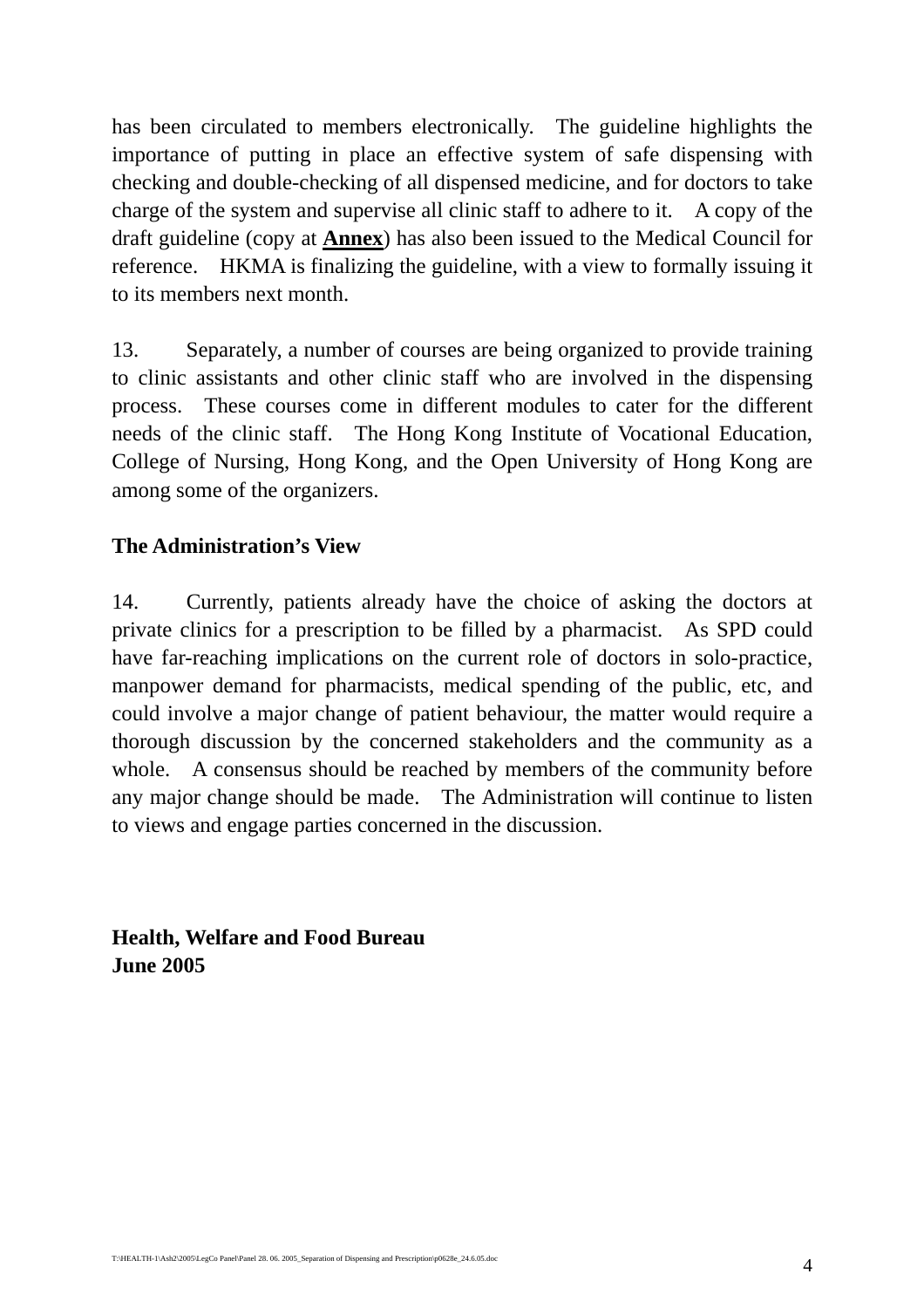

# **THE HONG KONG MEDICAL ASSOCIATION GOOD DISPENSING PRACTICE MANUAL**

#### Page **Page**

| 1.  |                                              | $\overline{2}$ |
|-----|----------------------------------------------|----------------|
| 2.  |                                              | $\overline{2}$ |
| 3.  |                                              | 3              |
| 4.  |                                              | $\overline{4}$ |
| 5.  |                                              | 5              |
| 6.  |                                              | 8              |
| 7.  |                                              | 10             |
| 8.  | Relationship with Patients, Public and other | 11             |
| 9.  |                                              | 11             |
| 10. |                                              | 11             |
|     |                                              | 12             |
|     |                                              | 13             |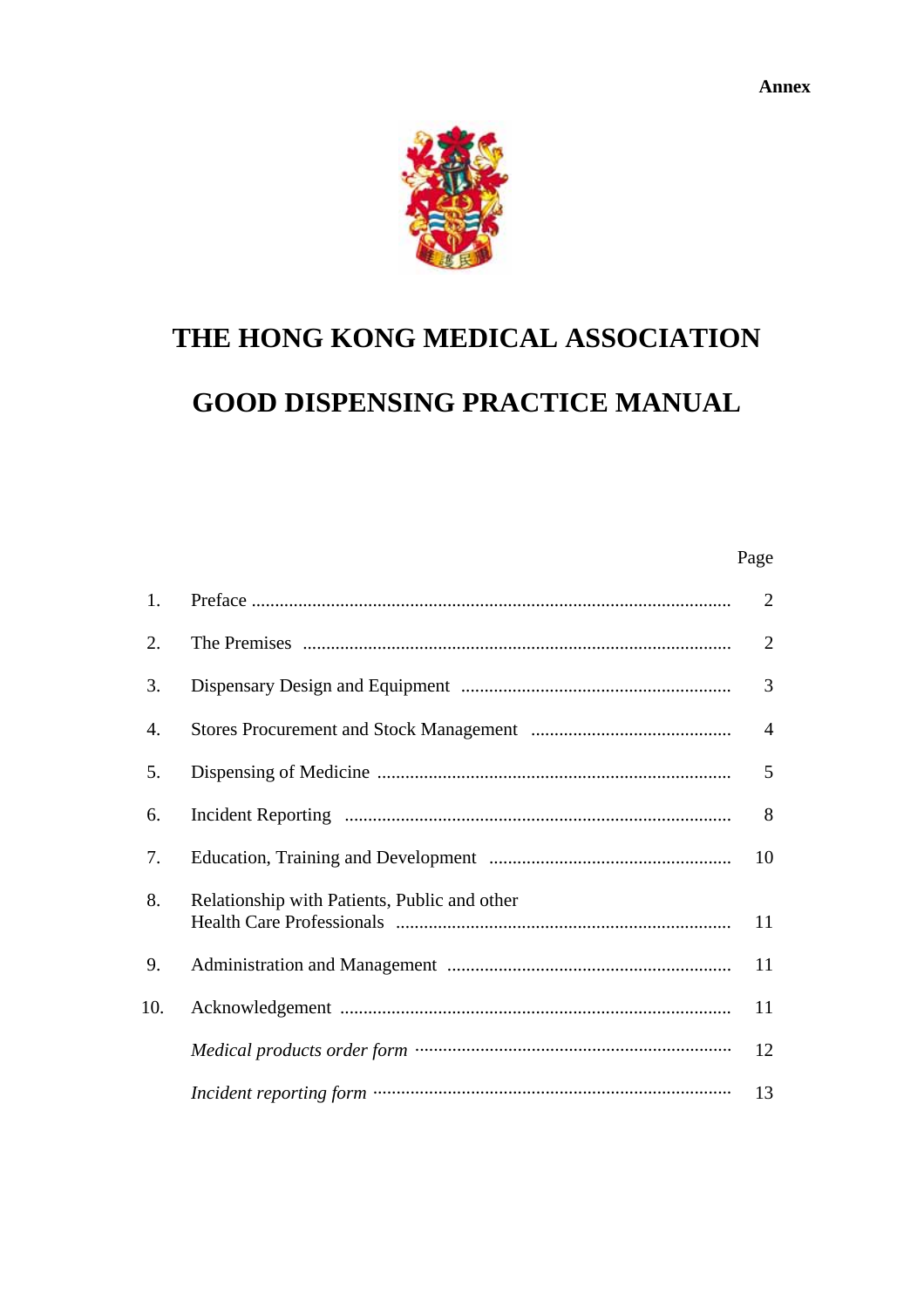#### **1 PREFACE**

**The Hong Kong Medical Association has formed a working group to review the process of dispensing and to make recommendations on safety in dispensing. We have come to the conclusion that an effective system of safe dispensing with checking and doublechecking of all dispensed medicine is very important. The doctor should be in charge of the system and be able to supervise all clinic staff to adhere to the system. It is the doctor's responsibility to ensure that the drugs are properly dispensed to the patient. The system should be updated regularly and the importance of adherence be monitored and stressed regularly.** 

**One of the important steps we emphasize is that medications be double-checked by doctors before dispensing. We also try to identify each and every step which could go wrong in the process. Some of them might seem trivial. However a chain would break in its weakest link. The presumption is that human error cannot be eliminated completely. So what can be done is to pick up errors by cross-checking and to prevent the result of mishaps from happening. To identify more steps which could go wrong and to take precautions would help to minimize the burden of wrongful events flowing to the more important steps.** 

**The following serves to provide some general guidance and each user should review his own system according to individual setting with his staff.** 

#### **2 THE PREMISES**

The premises on which a dispensing service is provided would reflect the quality of service and inspire confidence in the nature of the health care that is delivered. Every dispensing staff is recommended to maintain the premises in a clean and tidy manner.

#### **1. Safety**

 Working conditions are recommended to be so arranged as to take into consideration the safety and health of the public and people working on the premises. Guidelines on the Occupational Safety and Health Ordinance should be adhered to.

#### **2. Condition**

 The walls, floors, windows, ceiling, woodwork, drainage and all other parts of the premises are recommended to be kept clean and hygienic by regular cleansing with appropriate agent to prevent, as far as is reasonably practicable, any risk of infestation and contamination. Waste should be properly kept and timely disposed of. Walls are recommended to be finished in a smooth impervious material.

#### **3. Tidiness**

 All parts of the premises are recommended to be maintained in an orderly and tidy condition.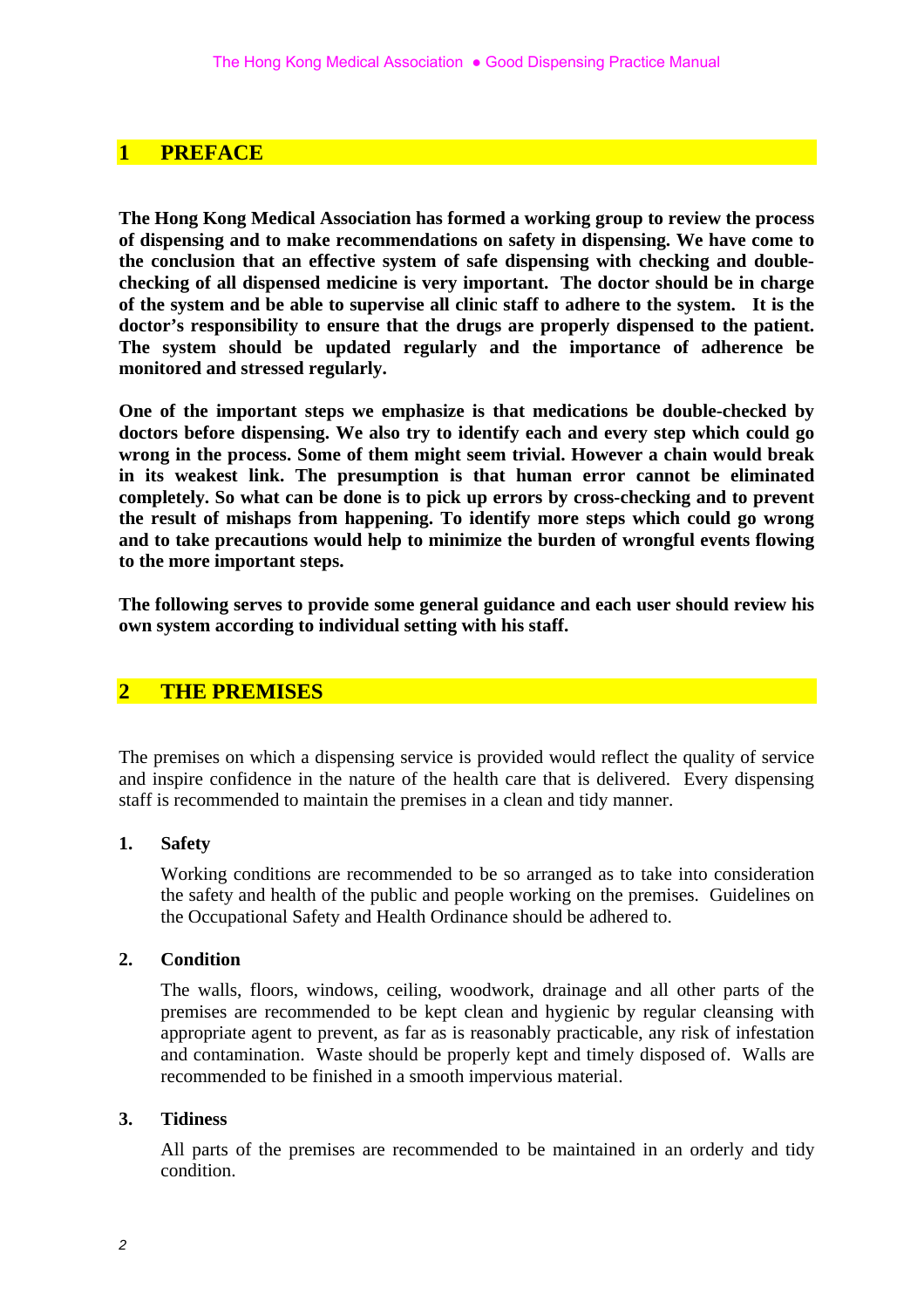#### **4. Environment**

 Pharmaceutical products are recommended to be protected from the adverse effects of light, freezing or other temperature extremes and dampness. Levels of light, heat, noise, ventilation, etc., are recommended not to exert adverse effects on personnel.

#### **5. Size**

 Dispensaries in clinics would be designed to accommodate the anticipated increase in workload. In dispensaries with space constraints, maximization and effective use of available space by good planning could be explored.

#### **6. Security**

 Careful consideration is to be given to the overall security of the dispensary and the stores. Special attention must be paid to the Dangerous Drugs Stores, which must be kept separately from other drugs and be locked properly.

### **3 DISPENSARY DESIGN AND EQUIPMENT**

The dispensary, its fittings and equipment should be adequate for the purpose of dispensing.

#### **Working surface and shelves**

Working surfaces, cupboards and shelves need to be in a good state of repair and in a clean and tidy condition. They are recommended to be smooth, washable and impervious to moisture. A clear area of bench space is recommended to be set aside for dispensing. Food and drinks are recommended to be kept away from the working area.

#### **Water supply**

The dispensary is recommended to be provided with distilled and/or purified water.

#### **Dispensing equipment**

All dispensing equipment is recommended to be of suitable material, clean and in a good state of repair. Below is a suggested list and can be extended according to the requirements of individual dispensaries:

- 1. Tablets and capsules counting devices. They should be cleaned regularly so that cross contamination between products is avoided.
- 2. A range of graduated, stamped/or plastic measures.
- 3. A refrigerator equipped with a maximum/minimum thermometer and capable of storing products at temperatures between 2ºC and 8ºC. The refrigerator needs to be cleaned and checked periodically to ensure efficient running.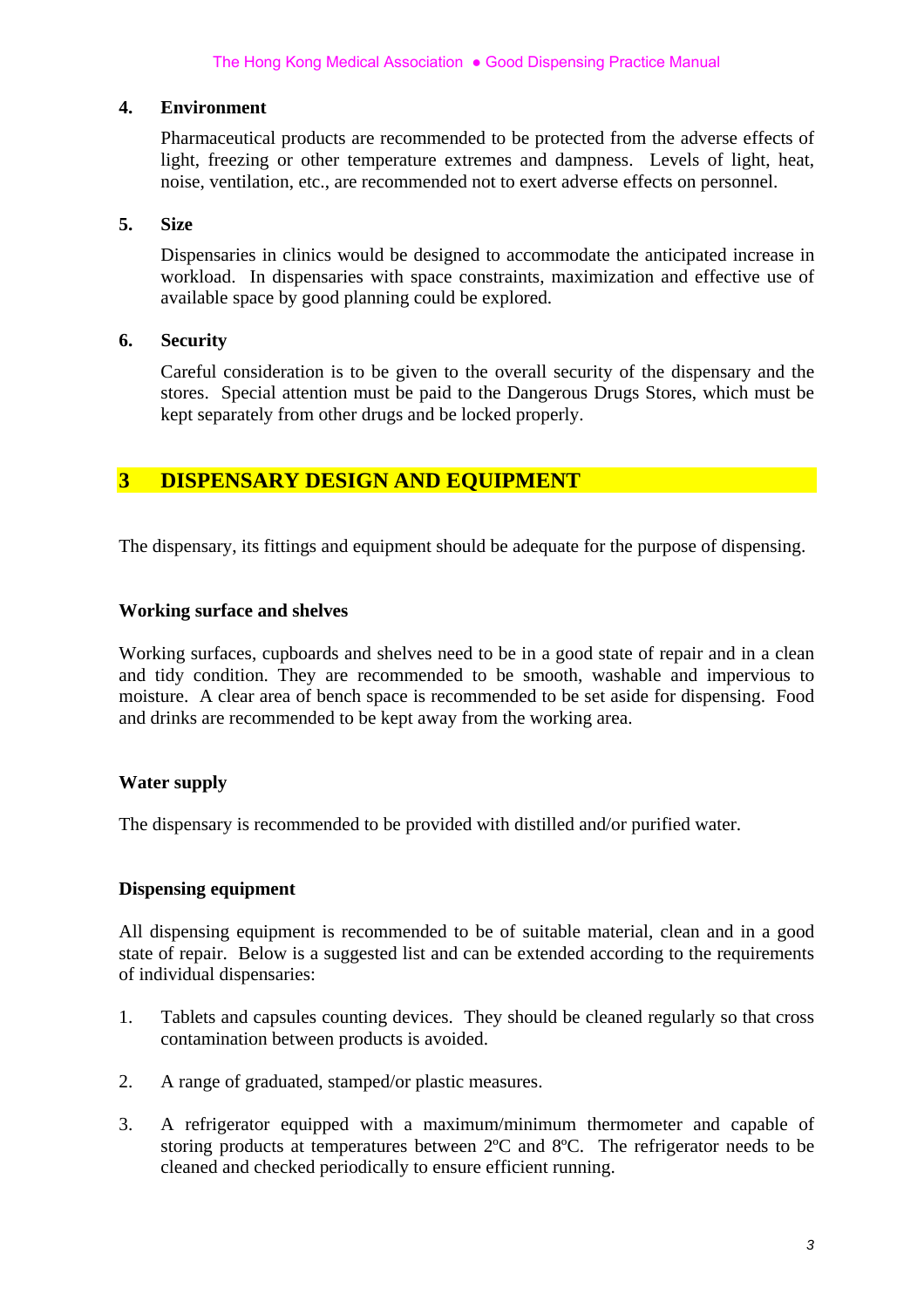4. A suitable range of dispensing containers for pharmaceutical products with separate sets for internal and external use

#### **4 STORES PROCUREMENT AND STOCK MANAGEMENT**

#### **Stores procurement**

The Doctors or Dispensers in-charge are responsible for the requisition of pharmaceutical stores. Orders for drugs are recommended to be made in writing via post or fax by the doctor. All drugs should be checked and receipts signed by the doctor upon delivery of the drugs. (A sample order form is attached on P. 12 for reference)

#### **Stock management**

The purpose of good stock management is to bring about a safe and effective dispensing service. Over-stocking of stores should be avoided and optimum stock quantities should be maintained to ensure a continuous supply. To ensure proper stock management, the following measures are recommended:

- 1. To ensure that the correct medicine is received:
	- a. The medicine label, including the expiry date, should be checked before receiving stores.
	- b. Unlabelled medicines should be rejected and the supplier should be informed of it.
- 2. To avoid mixing-up of medicines:
	- a. The label of a medicine should be checked before putting it on the shelf.
	- b. Similar looking medicines should be stored separately from each other.
	- c. Internal medicines should be stored separately from external medicines.
	- d. Staff should be notified if the shape and/or colour of any medicine has been changed.
	- e. Expired medicines should be labeled properly and put aside for proper disposal as chemical waste according to the guidelines of the Environmental Protection Department.
- 3. To avoid product deterioration:
	- a. Medicines should be stored in a clean and good condition.
	- b. The temperature of the store and the refrigerator should be regularly checked.
- 4. To ensure effective use of stock:
	- a. Stock rotation should be carried out right after stores receiving.
	- b. The expiry dates of medicines should be regularly monitored.
- 5. To ensure safe custody of Dangerous Drugs:
	- a. Dangerous Drugs should be stored separately under lock and key.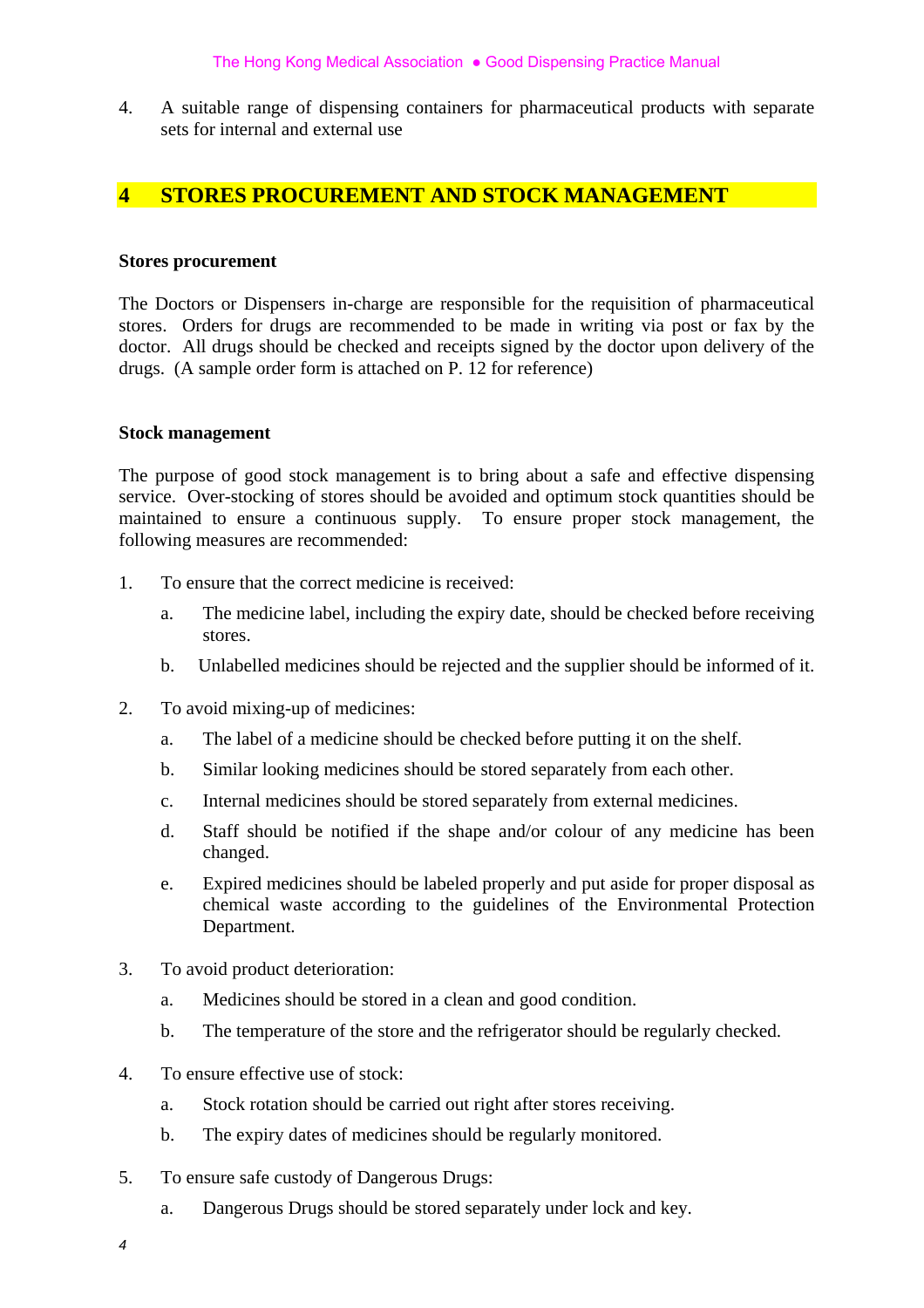#### **5 THE DISPENSING OF MEDICINE**

Dispensing includes all of the activities, which occur from the time the prescription is received in the dispensary until the medicine or other prescribed items have been collected by the patients. It therefore includes: the review of the prescription; any action taken to address concerns so identified; the correct dispensing of the medicine in an appropriate container with a correct label; and the provision of information and advice as appropriate.

#### **Supervision of dispensing**

Doctor in clinic is responsible for supervising drug dispensing.

The doctor should ensure that a dispensed product will still be within the expiry date at the end of the treatment period, where this is predictable.

#### **Counselling/information and advice**

When a medicine is supplied to a patient, information should be given to the patient or his/her agent to enable the correct and effective use of the medicine. Most importantly, is recommended to make sure that the directions on the label of the dispensed medicines are understood. Relevant information pamphlets may be provided to the patient as appropriate.

#### **Dispensing containers**

- 1. All containers intended for medicinal products should be properly stored and free from contamination.
- 2. All stock bottles should be regularly cleansed or replaced when necessary.

#### **Labelling of dispensed medicines**

Labelling of dispensed medicines should be clear and legible. All medicines should normally be labeled with the following particulars:

- a. name of doctor or means of identifying the doctor who prescribes the medication;
- b. a name that properly identifies the patient;
- c. the date of dispensing;
- d. the trade name or pharmacological name of the drug; [If a generic drug is used, a doctor may add the term "generic substitute for (name of patent drug)" on the label to further facilitate identification of the generic drug. Reference could be made to the "Compendium of Pharmaceutical Products" which lists all the drugs registered in Hong Kong and is published by the Department of Health.]
- e. the dosages, where appropriate;
- f. the method and dosage of administration; and
- g. precautions where applicable.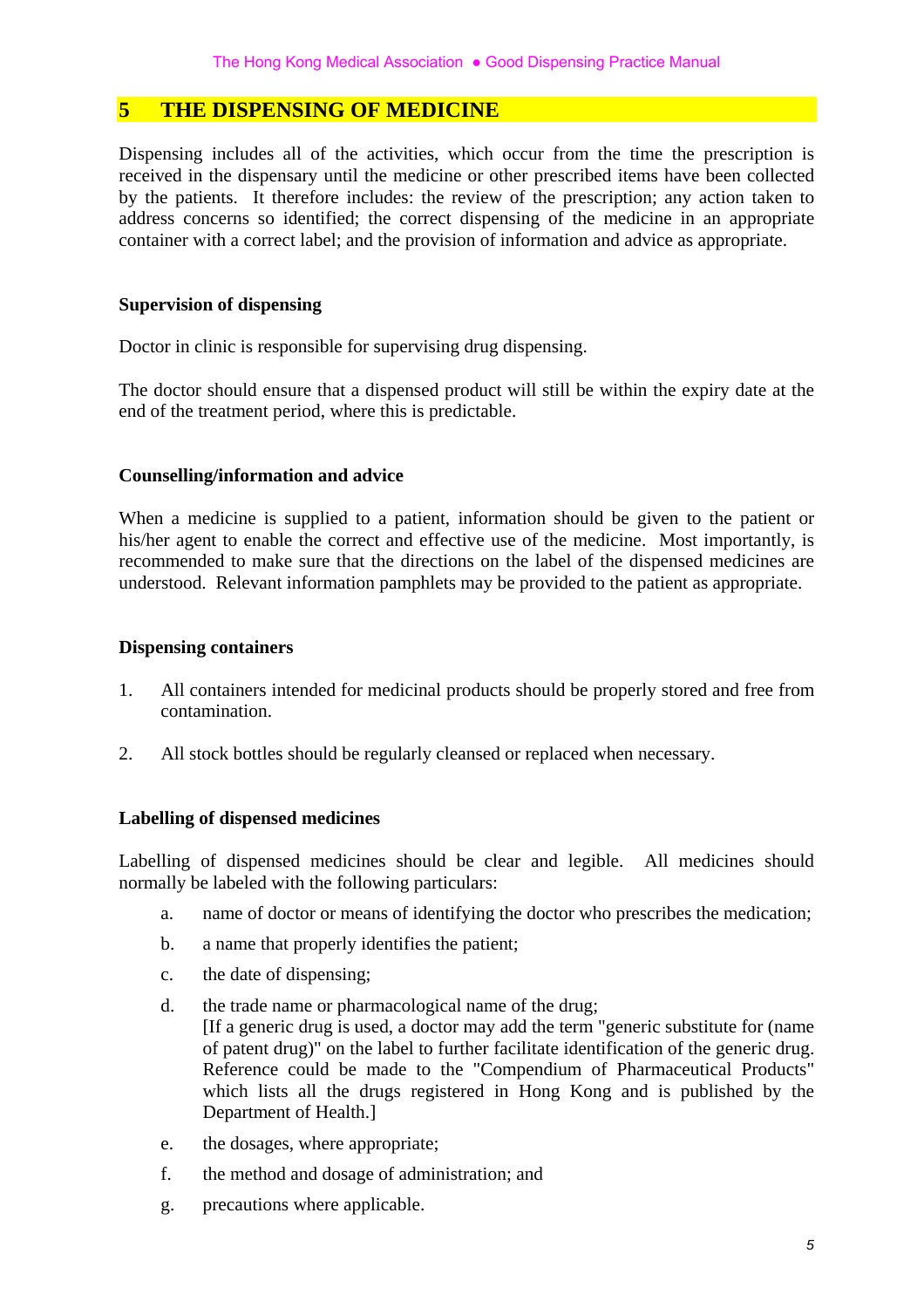#### **Storage**

- 1. Medicines are recommended to be stored in the manufacturer's original containers. If, in exceptional cases, the contents need to be transferred to other containers, care must be taken to avoid contamination and all relevant information should be clearly marked on the new containers. Furthermore, cross checking should be undertaken by another staff whenever possible, or double-checked by the staff himself/herself. Care should be taken to avoid mixing up products of different batches.
- 2. All medicines should be stored under suitable conditions, appropriate to the nature and stability of the material concerned. They should be protected from contamination, sunlight, moisture and adverse temperatures.
- 3. Any substances which have deteriorated, or which have reached their expiry dates should be segregated for proper disposal as chemical waste.

#### **Reuse of medicine**

Under no circumstances should medicines brought in by patients be accepted for reissue to other patients.

#### **Defective medicines**

- 1. Doctors are recommended to inform the drug companies of hazards, which come to their attention, in particular suspected defective or counterfeit medicines for return.
- 2. Examples of defective medicines are: foreign bodies embedded in tablets, mould or glass visually seen in vials of injections, abnormal odour and colour variation detected in tablets, etc.

#### **Dispensing procedure**

The dispensing of prescriptions involves both interpretation of the prescriber's instructions and the technical knowledge required to carry out these instructions with accuracy and safety to the patient. There is a considerable variety of factors that require close attention in dispensing, and proficiency requires the establishment of a routine system which can be followed safely even under stress. The following is a useful basis for the development of a satisfactory routine:

- 1. Filling of prescription
	- a. Match the labels with the prescription.
	- b. Select the appropriate containers or envelopes.
	- c. Read the label on the drug bottle when selecting the drug. Ensure that the drug to be dispensed will not expire within the period of treatment.
	- d. When dispensing capsules or tablets, count out the correct number of the capsules or tablets.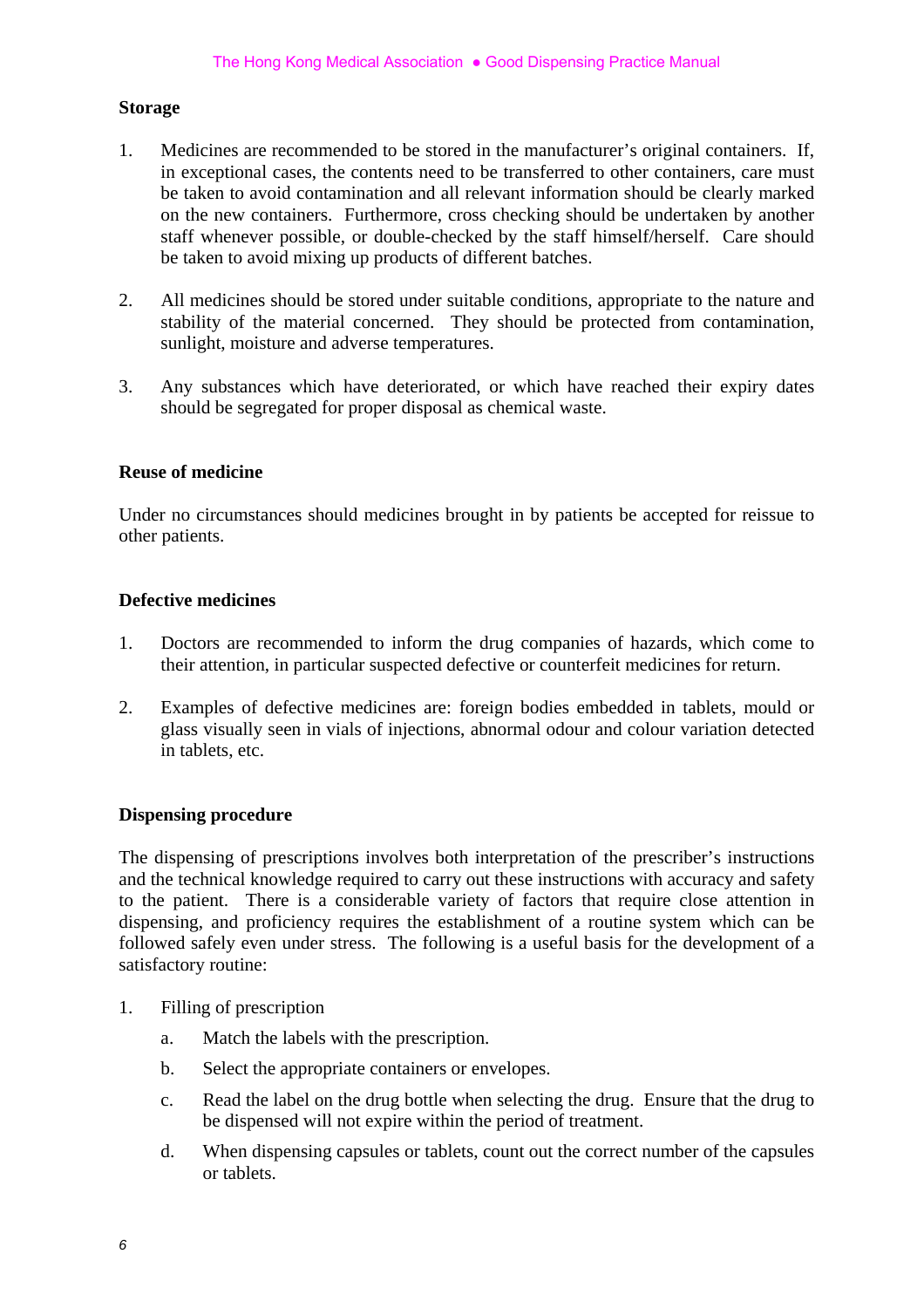- e. The labels of all containers of stock drugs, should be checked when selected from and replaced in stock, as well as at the time of actual dispensing, making three checks in all.
- f. Attach the label neatly, rechecking the directions against the prescription as you do so.
- g. Decide whether any additional labelling is required.
- h. It is important that the prescription must be filled not against the generated labels, but against the prescription.
- i. Always handle one prescription at one time.
- 2. Issuing of drugs
	- a. Ask the patient to give his/her name and check his/her name with that on the prescription. If in doubt, ask for HK Identity Card or proof of identify for identification.
	- b. Check drug labelling details against the prescription.
		- Correct patient's name
		- Drug name
		- Dose
		- Route
		- Frequency
	- c. Check the right drug and right quantity against the prescription.
	- d. Counsel patient or his/her guardian on proper use and storage of prescribed drugs.
	- e. Issue drug information pamphlets, if required.
	- f. effects where appropriate.

#### **The principle of three checks and seven rights**

In dispensing, the following principle of "three checks and seven rights" should always be observed. These are:

- 1. First check of the container label before taking container from the shelf.
- 2. Second check of the container label against the prescription during actual dispensing.
- 3. Third check of the container label before putting the container away.
- 4. Right patient
- 5. Right drug
- 6. Right dose
- 7. Right route
- 8. Right frequency
- 9. Right container
- 10. Right Date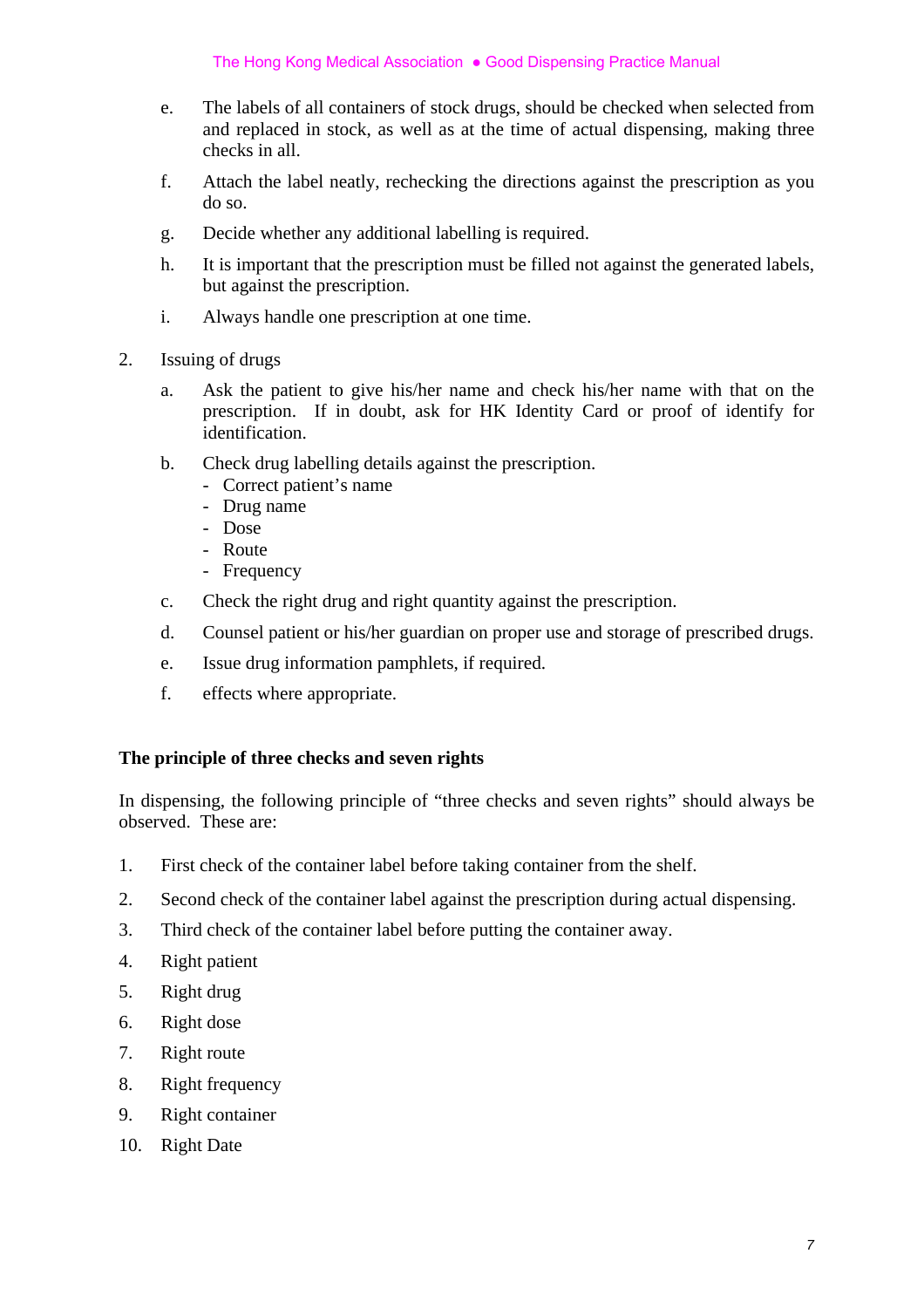#### **6 INCIDENT REPORTING**

#### **Complaints made against the dispensary service**

When there is a complaint made against the dispensing service, the doctor is recommended to investigate and find out the nature and cause of the complaint. Prompt feedback to the patient and apologise as appropriate are recommended.

#### **Medication errors**

Medication error is defined as any deviation from the physician's intended prescription. It can occur in any step from prescriptions to the actual administration of drugs to patients.

The contributing factors to medication errors include illegible handwriting, misinterpretation of abbreviations, misreading of label, carelessness, distraction, failure to follow procedures, mathematical errors in dosage calculations and lack of drug knowledge.

Medication errors associated with prescribing could be due to:

- a. Sloppy, illegible handwriting of the physician.
- b. Ambiguity or abbreviations resulting in misinterpretation.
- c. Prescribing the wrong or inappropriate drugs, dosage, frequency or route of administration.

Medication errors associated with dispensing could be due to:

- a. Labelling errors where the label does not match the content of the drug product.
- b. Misreading prescription leading to dispensing of a wrong drug or a correct drug in wrong strength, dosage form or quantity.
- c. Dispensing to one patient the drugs intended for another patient.

Medication errors can have damaging effects on patients. The magnitude of risk will depend on the potential toxicity of the drug, the route of administration, the amount administered and the clinical status of the patient. Instead of the desired therapeutic effect, it can have fatal effects on the patient. The liability implications can be high and the widespread public attention will have negative impact on the Doctor. Needless to say, unnecessary suffering and loss of patients' lives cannot be measured in monetary terms.

#### **Dispensing errors**

Dispensing error includes any of the following: dispensing of wrong drug, wrong dosage form, wrong strength, wrong quantity, wrong label information, drug omission, double dispensing and dispensing the drug to the wrong patient.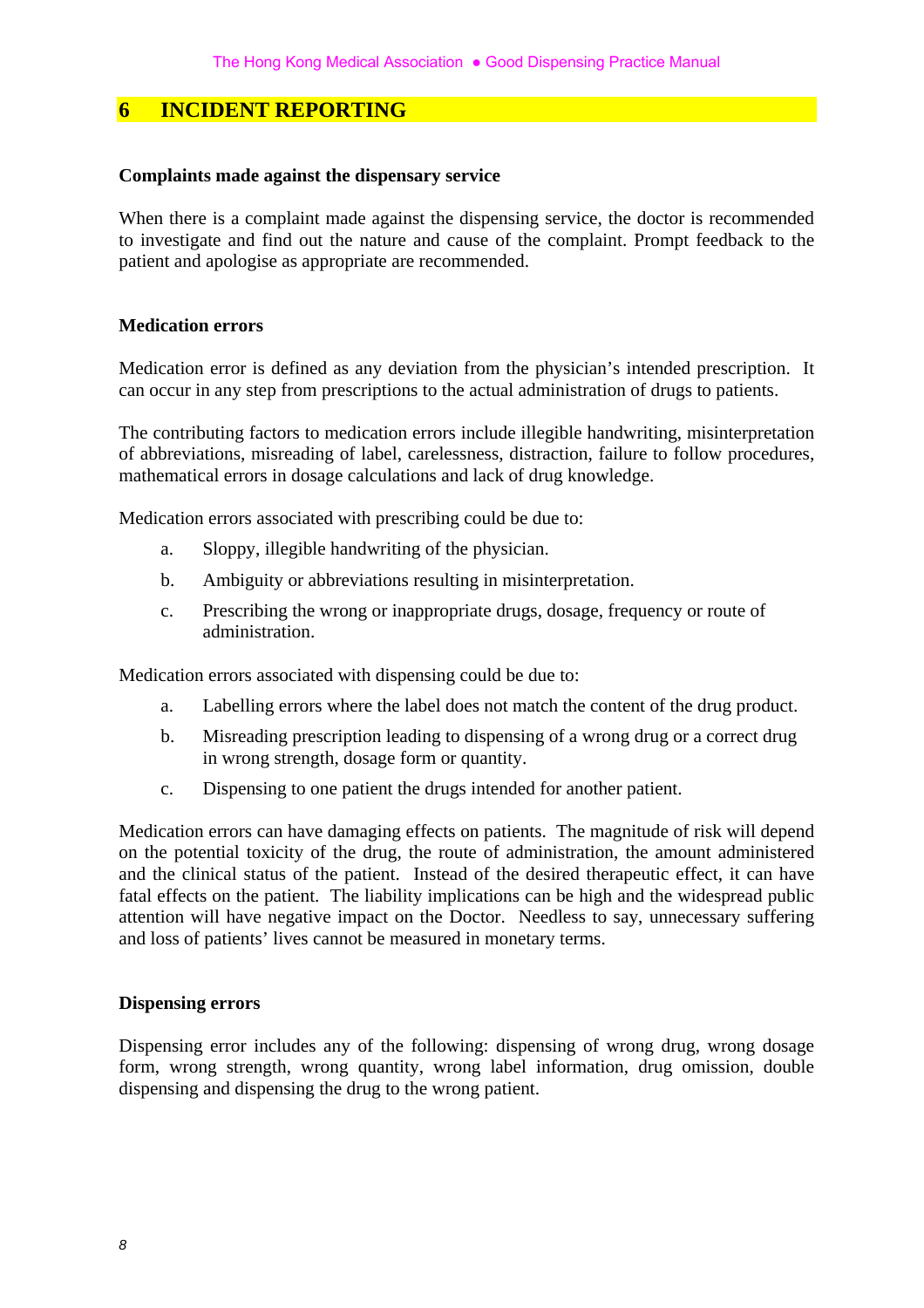#### **Incident management**

When a major incident of dispensing error occurs, it is vital that staff follow an established procedure for responding. The Doctor is judged not only by the details of the incident, but also by the response to it. The first priority must be an appropriate clinical response to the incident. The well being of the patient is the most important, and mistakes must be immediately acknowledged and the appropriate clinical intervention initiated.

All staff must be aware of their responsibilities to respond both clinically and administratively.

#### **Attitude towards patient**

When a patient has to be contacted for correcting a dispensing error, he/she should be provided with information about what has occurred and an apology given. Even though the full details may be uncertain, it is still important to assure the patient that Doctor will be thorough in its investigation, and open and honest in its communications. Always be frank with the patient and remember that their well-being is the most important.

If the patient has taken the medicine, inform the Doctor for medical assessment of the patient. Ensure that all patients whom may be affected are contacted.

#### **Dispensing error reported by patient**

- 1. In the event that the dispensing error is reported by the patient, find out the nature of the error and ask whether the patient has taken the medicine.
- 2. If the patient has not taken the medicine, apologise to the patient and change the medicine for the patient if necessary.
- 3. If the medicine has been given to other patients, pick out the prescriptions of the affected patients and follow step 2 above.
- 4. All incidents must be recorded and reported to the Doctor.

#### **Dispensing error detected by dispensing staff**

- 1. In the event that the dispensing error is detected by dispensing staff, investigate on the extent and nature of the error and find out whether the medicine has been given out to patients.
- 2. If the medicine has been given out to patient, find out if it has been given out to one or more patients. Pick out the prescription(s) of the patient(s) affected. Report to the doctor in order to contact the patient(s).
- 3. If a patient has taken the medicine, he/she should be referred to the doctor for medical assessment if necessary.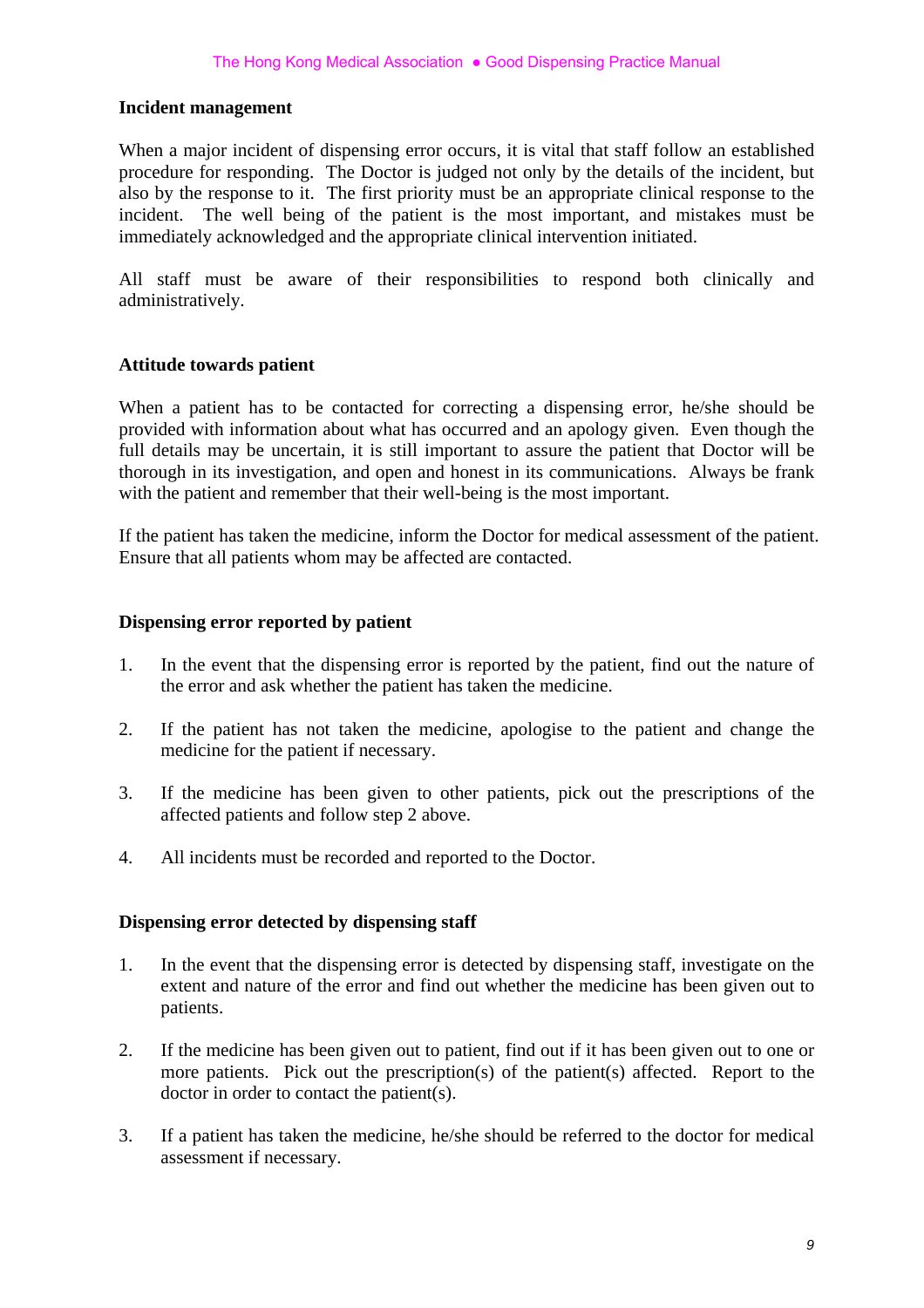- 4. If the patient has not taken the medicine, apologise to the patient and change the medicine for him/her.
- 5. All incidents must be recorded and reported to the Doctor.

#### **Monitoring of dispensing errors**

It is important to take measures in the prevention of dispensing errors by improving control systems and following procedural guidelines. It is also beneficial to learn from mistakes that have been committed. In this regard, a voluntary medication incident reporting mechanism is recommended in all clinics to collect information on episodes of dispensing errors and to identify the causes and trends in order to prevent future occurrences. The information collected would be forwarded to the doctors' respective membership association for attention and analysis. Members of the Hong Kong Medical Association can do it on an anonymous basis to the Association Secretariat via e-mail to hkma@hkma.org or via fax to 2865 0943.

Please fill in the attached form (See P. 13) and fax or mail to the Hong Kong Medical Association. Incidences would be collected, analyzed and reported to members on an anonymous basis. You can report to us without giving the names of patients or doctors involved. However it would be more helpful if we could contact the supplier **of** information.

It is important to take prompt action for any dispensing error so as to limit the damage done to the patient involved, the doctor and the public. Assistance would be provided by the Hong Kong Medical Association and the Medical Protection Society.

#### The Hong Kong Medical Association

| Tel       |                        | (852) 2527 8285                             |
|-----------|------------------------|---------------------------------------------|
| Fax       | $\mathbb{R}^{\bullet}$ | $(852)$ 2865 0943                           |
| E-mail :  |                        | hkma@hkma.org                               |
| Address : |                        | 5/F Duke of Windsor Social Service Building |
|           |                        | 15 Hennessy Road                            |
|           |                        | Wanchai                                     |
|           |                        | Hong Kong                                   |
|           |                        |                                             |

Medical Protection Society

- Tel : (44) 0845 605 4000
- Fax : (44) 0113 241 0500
- E-mail : querydoc@mps.org.uk
- Address : Granary Wharf House Leeds LS11 5PY
	- United Kingdom

### **7 EDUCATION, TRAINING AND DEVELOPMENT**

All dispensing staff are recommended to avail themselves of all opportunities to undergo continuing education and training. This is necessary to enable them to provide competently the professional services being offered. Members of staff involved in the dispensing process need to be adequately trained for the purpose.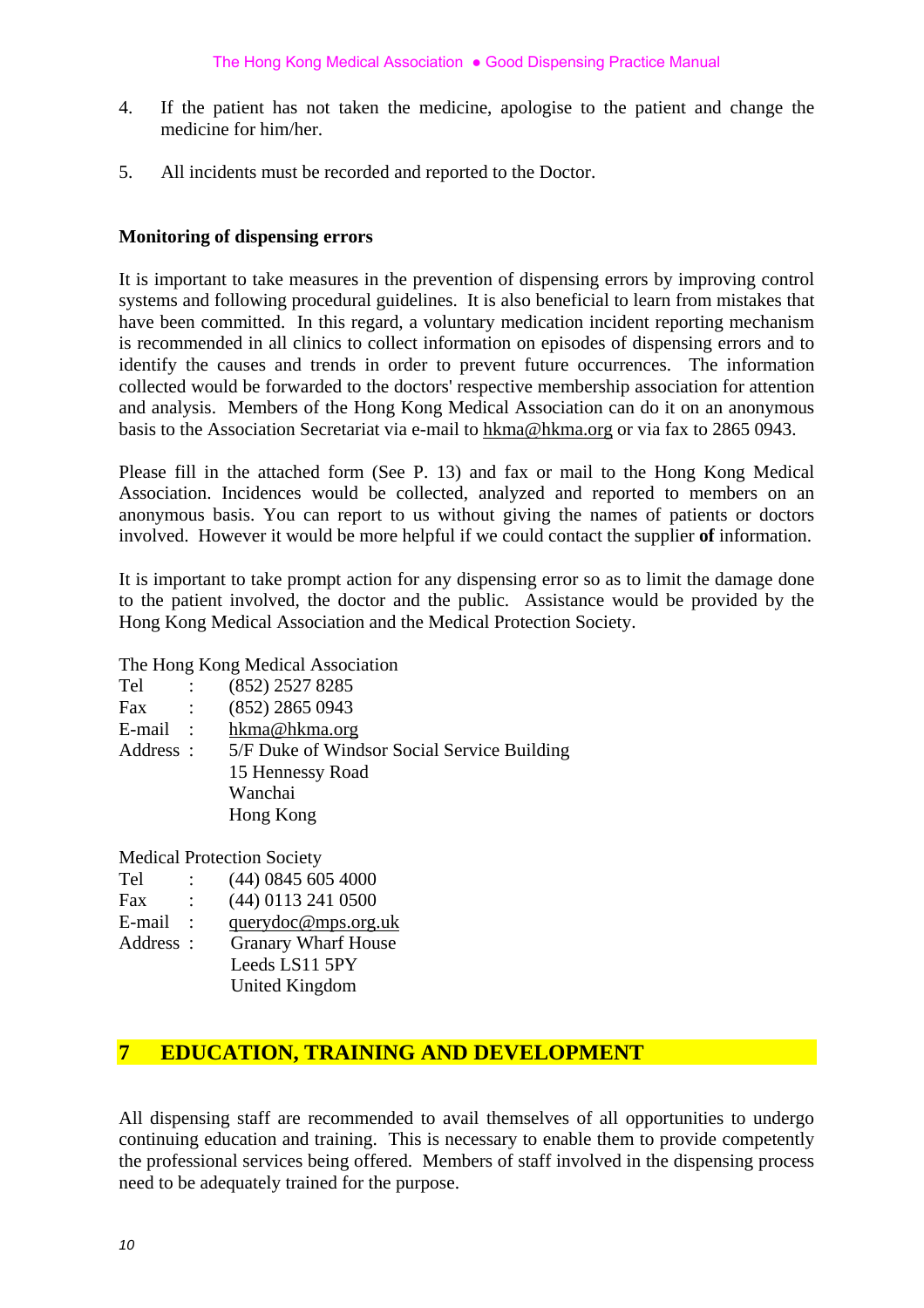| <b>Course name/duration</b>           | <b>Fee/hours</b> | <b>Organized by</b>                     | <b>Enquiry</b> |
|---------------------------------------|------------------|-----------------------------------------|----------------|
| Basics in Dispensing & Pharmacy       | \$5,000          | Hong Kong Institute of Vocational       | 2595 8242      |
| Practice                              |                  | 150 hours Education                     |                |
| Certificate Course on Introduction to | \$800            | Federation of Medical Societies of Hong | 2821 3511      |
| Drug Dispensing in Office Clinic      | 4 sessions Kong  |                                         | 2821 3512      |
| 診所助理深造課程 (藥物學)                        | \$1,500          | College of Nursing, Hong Kong           | 25729255       |
|                                       | 30 hours         |                                         |                |
| Certificate Course for Medical Clinic | \$8,000          | Hong Kong Doctors Union & Open          | 3120 9988      |
| <b>Assistants</b>                     |                  | 112 hours University of Hong Kong       |                |

The following courses are being organized:

#### **8 RELATIONSHIP WITH PATIENTS, PUBLIC AND OTHER HEALTH CARE PROFESSIONALS**

Health care advice to the public should be accurate and appropriate. Dispensing staff are recommended to be prepared and be available to give advice on health related matters and answer enquiries. Try to be patient and courteous at all times. Supervisors should coach staff on courtesy and means to resolving difficulties.

### **9 ADMINISTRATION AND MANAGEMENT**

A sound management structure should be established to ensure the efficient operation of the clinic dispensary. Doctors should adopt an open attitude in management. They should be ready to listen to staff concerns and make improvement as appropriate. Good and effective communication within the clinic is also essential to bring about overall service improvement.

#### **10 ACKNOWLEDGEMENT**

The Association is deeply indebted to the following members of the Task Force on Drug Dispensing for their advice and guidance, without which the timely publication of this manual would not have been possible:

Ms. Anna Wong

Dr. Choi Kin Dr. Li Sum Wo Dr. Tse Hung Hing

Dr. Cheng Chi Man Dr. Cheng Man Yung Dr. Cheung Hon Ming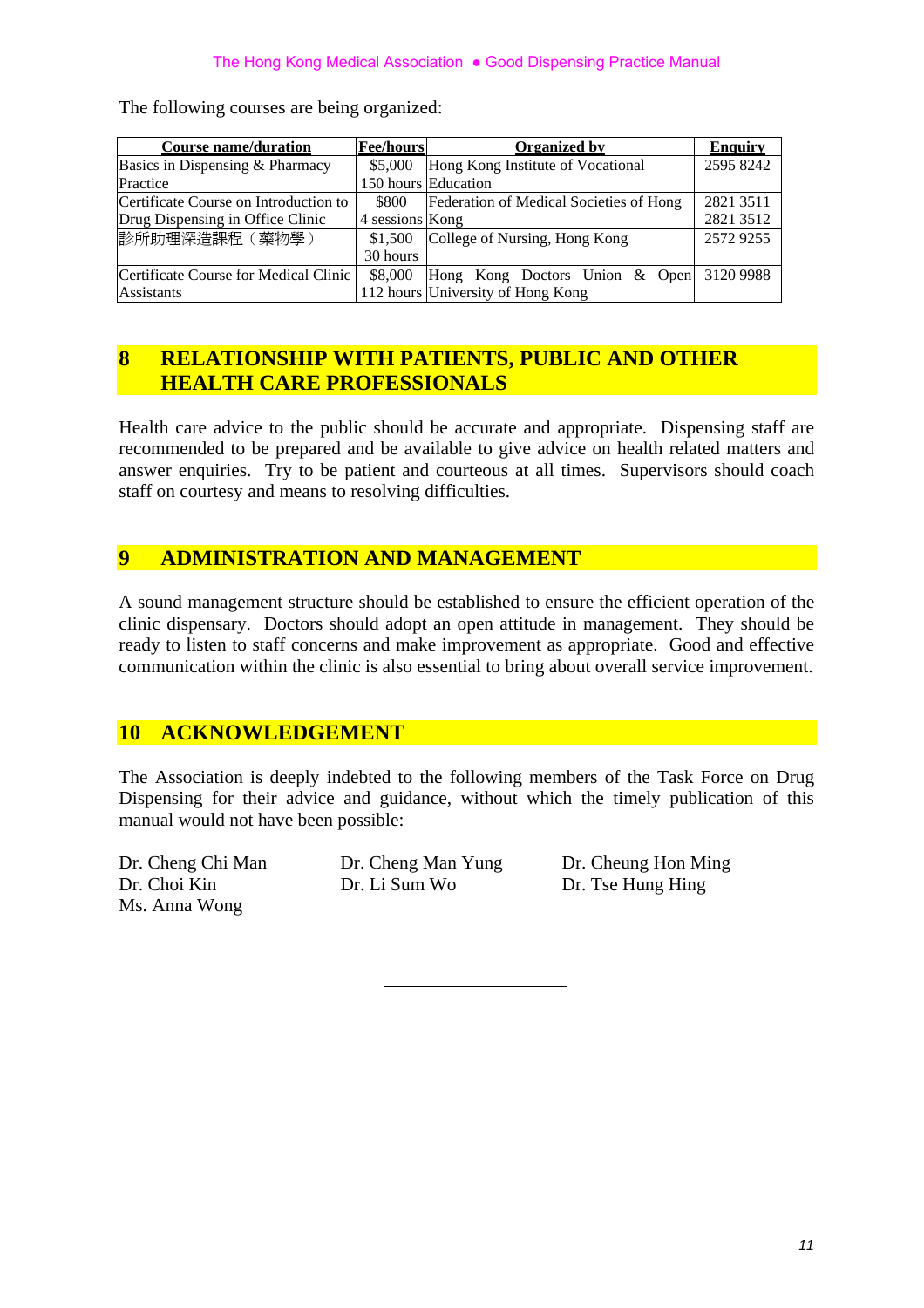### **Medical Products Order Form**

| From  | $\ddot{\cdot}$ |                                                                 |                                                                                                                        |
|-------|----------------|-----------------------------------------------------------------|------------------------------------------------------------------------------------------------------------------------|
| To    |                |                                                                 |                                                                                                                        |
| Date  | $\ddot{\cdot}$ | <u> 2008 - Johann Amerikaanse kommunister († 2008)</u>          |                                                                                                                        |
|       |                |                                                                 |                                                                                                                        |
|       |                |                                                                 |                                                                                                                        |
|       |                |                                                                 |                                                                                                                        |
|       |                |                                                                 |                                                                                                                        |
|       |                | This is to place an order for the following medical product(s): |                                                                                                                        |
| 1.    |                |                                                                 |                                                                                                                        |
| 2.    |                |                                                                 |                                                                                                                        |
| 3.    |                | <u> 1989 - Johann Stoff, amerikansk politiker (* 1908)</u>      |                                                                                                                        |
| 4.    |                | <u> 1980 - Johann Barbara, martxa eta idazlea (h. 1980).</u>    |                                                                                                                        |
|       |                |                                                                 |                                                                                                                        |
|       |                |                                                                 |                                                                                                                        |
| Tel : |                | <b>or</b>                                                       | <u> 1989 - Johann Stoff, deutscher Stoffen und der Stoffen und der Stoffen und der Stoffen und der Stoffen und der</u> |
| Fax : |                | <u> 1990 - Johann Barbara, martin a</u>                         |                                                                                                                        |
|       |                |                                                                 |                                                                                                                        |
|       |                |                                                                 |                                                                                                                        |
|       |                |                                                                 |                                                                                                                        |
|       |                |                                                                 |                                                                                                                        |
|       |                |                                                                 |                                                                                                                        |
|       |                |                                                                 | (Signature / Chop)                                                                                                     |
|       |                |                                                                 |                                                                                                                        |

Dr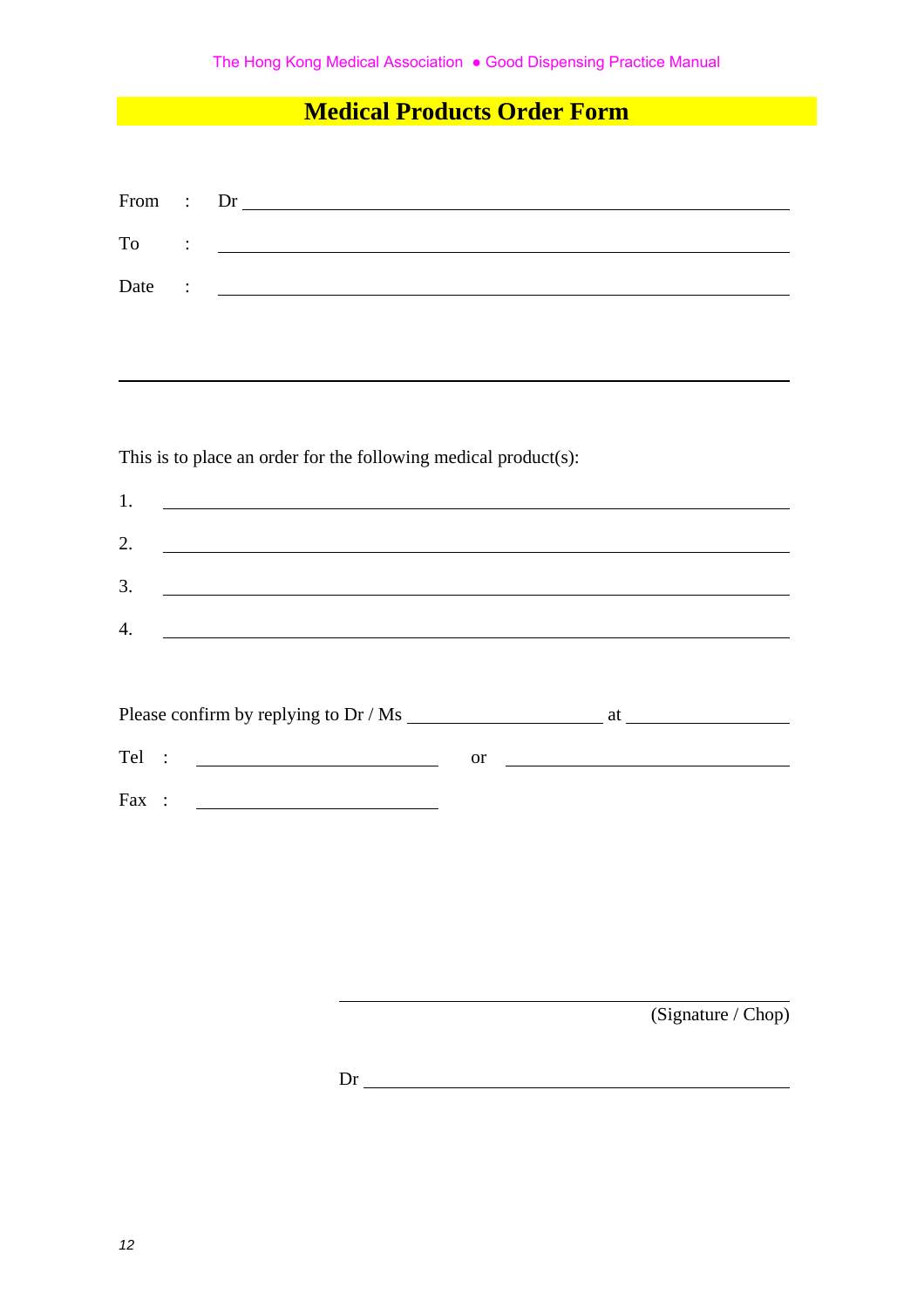| <b>The Hong Kong Medical Association</b><br><b>Dispensing Error Incident Report</b><br>(Doctor's name not required) |                                      |                                                          |                                        |                                |  |  |  |
|---------------------------------------------------------------------------------------------------------------------|--------------------------------------|----------------------------------------------------------|----------------------------------------|--------------------------------|--|--|--|
|                                                                                                                     |                                      |                                                          |                                        |                                |  |  |  |
| A. Incident for patient type:                                                                                       |                                      | General Practice $\Box$                                  |                                        | Specialty Practice $\Box$      |  |  |  |
| <b>Description of the incident</b> (What, when, where, how, why - without mentioning names)                         |                                      |                                                          |                                        |                                |  |  |  |
|                                                                                                                     |                                      |                                                          |                                        |                                |  |  |  |
|                                                                                                                     |                                      |                                                          |                                        |                                |  |  |  |
| <b>B.</b> Incident Reported By<br><b>Incident Detected By</b>                                                       | Doctor $\square$<br>Doctor $\square$ | Clinic Assistant $\square$<br>Clinic Assistant $\square$ | Patient $\square$<br>Patient $\square$ | Others $\Box$<br>Others $\Box$ |  |  |  |
| C. Type of Error                                                                                                    |                                      |                                                          |                                        |                                |  |  |  |
| Prescribing                                                                                                         |                                      | <b>Incomplete Prescription</b>                           |                                        |                                |  |  |  |
| Unclear/Wrong Drug Name                                                                                             | □                                    | <b>Missing Drug Strength</b>                             |                                        | □                              |  |  |  |
| <b>Wrong Dosage Form</b>                                                                                            | ப                                    | <b>Missing Dosage Form</b>                               |                                        | □                              |  |  |  |
| Wrong Strength/Dosage                                                                                               | ப                                    | <b>Missing Duration/Qty</b>                              |                                        | □                              |  |  |  |
| <b>Wrong Duration</b>                                                                                               | □                                    | <b>Missing Frequency</b>                                 |                                        | □                              |  |  |  |
| Wrong Frequency                                                                                                     | □                                    | <b>Missing Dose</b>                                      |                                        | □                              |  |  |  |
| <b>Wrong Route</b>                                                                                                  | ΙI                                   | Missing whole item claimed by patient                    |                                        |                                |  |  |  |
| <b>Wrong Abbreviation</b>                                                                                           | ப                                    | and confirmed with doctor                                |                                        | □                              |  |  |  |
| Unclear/Wrong Instruction                                                                                           | ΙI                                   | Incomplete or missing name of patient                    |                                        | $\Box$                         |  |  |  |
| <b>Missing Date</b><br><b>Wrong Patient</b><br>□<br>□                                                               |                                      |                                                          |                                        |                                |  |  |  |
| Double Entry                                                                                                        | □                                    | Others                                                   |                                        | □                              |  |  |  |
| Others                                                                                                              | □                                    |                                                          |                                        |                                |  |  |  |

| <b>Wrong Drug</b>            |        | Wrong Drug               |   |
|------------------------------|--------|--------------------------|---|
| <b>Wrong Dosage Form</b>     | $\Box$ | <b>Wrong Dosage Form</b> |   |
| <b>Wrong Strength/Dosage</b> | □      | <b>Wrong Dose</b>        | □ |
| <b>Wrong Quantity</b>        | □      | <b>Wrong Patient</b>     | □ |
| <b>Wrong Patient</b>         | □      | <b>Wrong Route</b>       | □ |
| Wrong Label Information      | ப      | Wrong Time               | ◻ |
| Double Dispensing            | □      | Extra Dose               | ◻ |
| Drug Omission                | □      | Dose Omission            | □ |
| <b>Expired Drug Issued</b>   | $\Box$ | Others                   |   |
| Others                       | П      |                          |   |
|                              |        |                          |   |

### **Dispensing Administration**

| <b>Wrong Drug</b>              |   | Wrong Drug               |   |
|--------------------------------|---|--------------------------|---|
| <b>Wrong Dosage Form</b>       | ப | <b>Wrong Dosage Form</b> |   |
| Wrong Strength/Dosage          |   | <b>Wrong Dose</b>        | □ |
| <b>Wrong Quantity</b>          | □ | <b>Wrong Patient</b>     |   |
| <b>Wrong Patient</b>           | □ | <b>Wrong Route</b>       |   |
| <b>Wrong Label Information</b> | ப | Wrong Time               |   |
| Double Dispensing              | □ | <b>Extra Dose</b>        |   |
| Drug Omission                  | □ | Dose Omission            | □ |
| <b>Expired Drug Issued</b>     |   | Others                   | П |
|                                |   |                          |   |